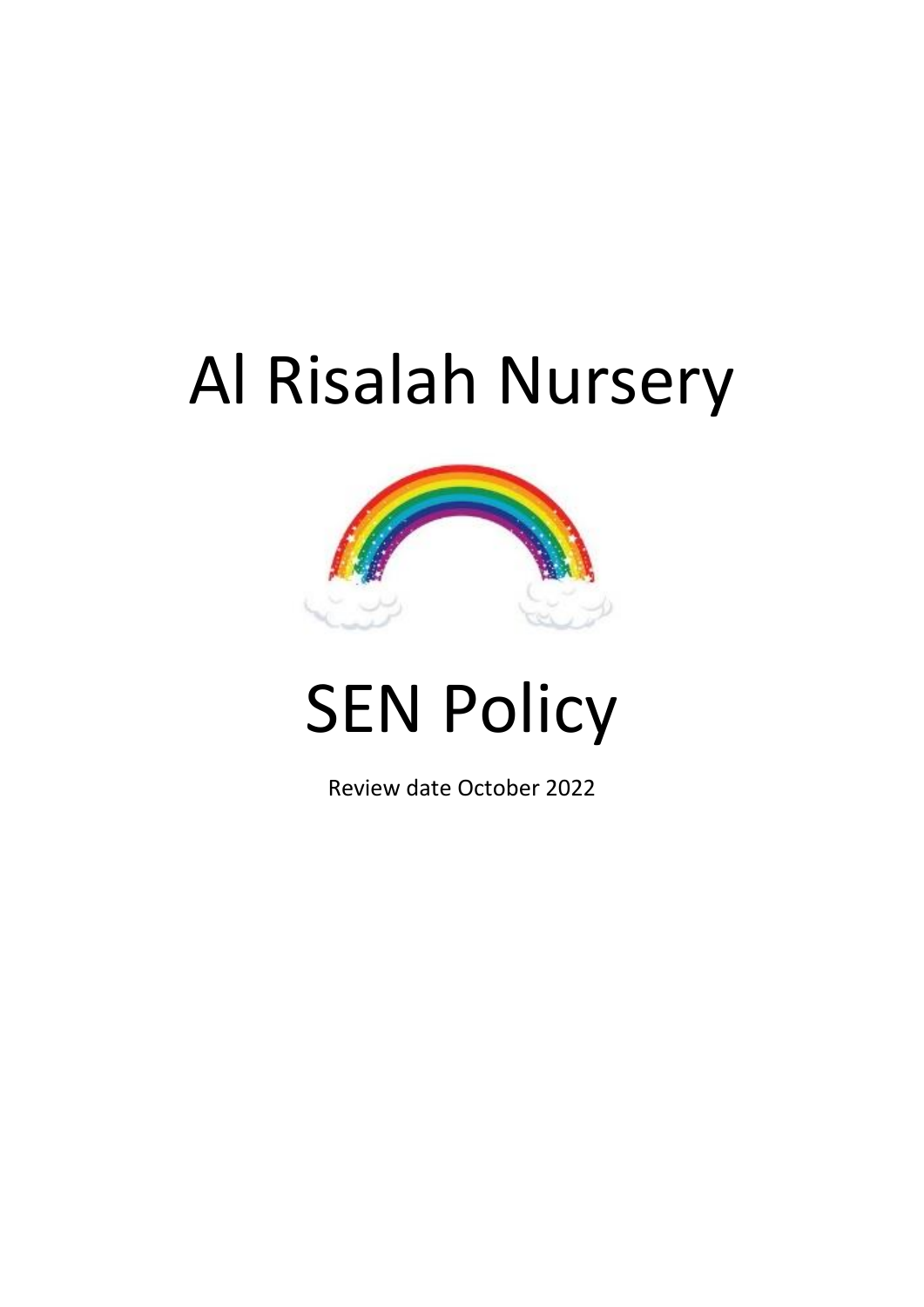## **Aim**

At Al Risalah, we believe that all children, including those identified as having learning difficulties or disabilities have an equal right to a broad, varied, challenging, academic and social curriculum.

We aim to enable all our children to reach their full potential and be fully included in all aspects of nursery life.

The purpose of this policy is to:

- Provide equal opportunities for all children, eliminating prejudice and discrimination
- Ensure that every child makes progress in all areas of learning and development

• Make parents aware of the nature of special educational needs and disabilities (SEND) and ensure that they are fully involved with the SEND process

• Outline the 'graduated approach' and procedures for identifying, assessing and providing for all pupils with special educational needs and disabilities at Al Risalah

- Ensure that interventions are put in place at the earliest opportunity
- Identify the staff responsible for overseeing the provision

• Help staff recognise their role and responsibilities regarding the education of children with special educational needs and disabilities, as well as the importance of maintaining high expectations for all children

- Enable smooth transition to Reception
- Ensure that home and school work closely together so that the child is supported holistically

# **What do we mean by the term Special Educational Needs and Disabilities (SEND)?**

The definition according to the Special Educational Needs and Disabilities (SEND) Code of Practice: 0 to 25 years (2014):

*" A child or young person has SEND, if they have a learning difficulty or disability which calls for special educational provision to be made for them. A child of compulsory school age or a young person has a learning difficulty or disability if they:* 

• *Have a significantly greater difficulty in learning than the majority of others of the same age; or* 

• *Have a disability which prevents or hinders them from making use of educational facilities of a kind generally provided for others of the same age."*

The Special Educational Needs and Disabilities (SEND) Code of Practice (2014) also states:

*" The benefits of identifying and responding to SEND early are widely recognised and we know that early intervention improves the long-term outcome for children. Children's difficulties can be categorised into four broad areas of need (some children may have needs in more than one of these areas and may not fit neatly into one category):*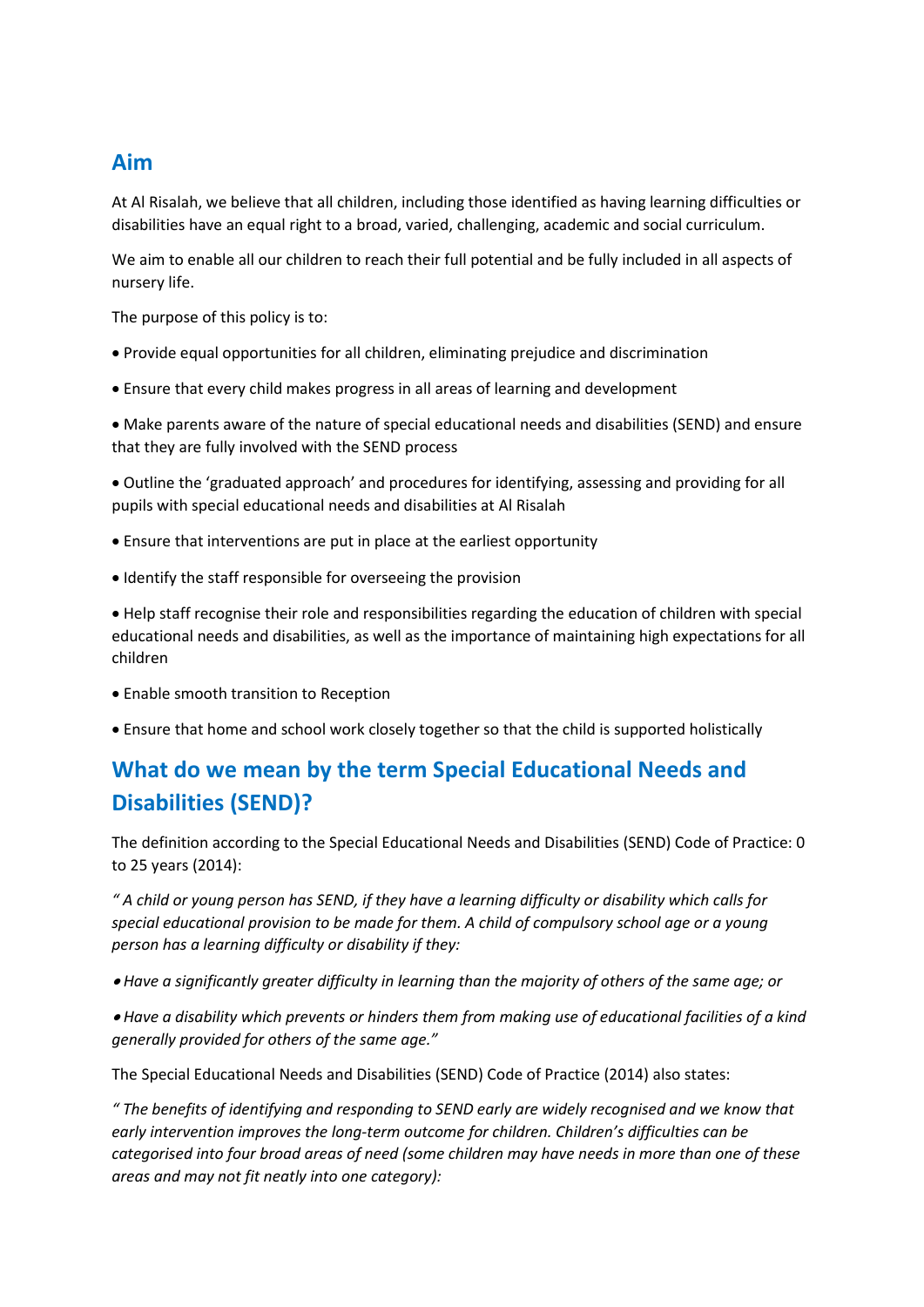*1. Communication and Interactional difficulties Some of the aspects of difficulty included in this area are speech, language and communication (SLCN) and Autistic Spectrum Disorder (ASD).* 

*2. Cognition and Learning Some of the aspects of difficulty included in this area are Attention Deficit Hyperactivity Disorder (ADHD), Specific Learning Difficulty (SpLD) which include Dyslexia, Dyscalculia, Dyspraxia and Dysgraphia.* 

*3. Social, Emotional and Mental health Some of the aspects of difficult included in this area are adjustment disorders and anxiety.* 

*4. Sensory and/or Physical Disability Some of the aspects of difficulty included in this area are hearing impairment (HI) and visual impairment (VI)."*

Under the Equality Act (2010) pupils with learning difficulties such as Dyslexia, Autistic Spectrum disorders (ASD) and Attention Deficit and Hyperactivity Disorder (ADHD) are considered disabled.

## **Admissions**

Al Risalah is a non-selective nursery, we are open to applications from any prospective pupil and admission is based upon the appropriateness of the school, by agreement between the school and parents or carers.

The school must feel reasonably sure that it will be able to educate and develop the prospective pupil to the best of their potential and in line with the general standards achieved by their peers. The school admissions policy applies to all prospective pupils regardless of disability.

Admission may be refused if the school feels it cannot appropriately cater for a child's needs.

#### Inclusion

Al Risalah is committed to inclusion. The nursery, through the curriculum has developed a culture that supports and includes all children and strengthens the nursery community.

Please see the schools Equality Policy for more information.

The Children and Families Act (2014) requires schools to use their best endeavours to meet the special educational needs of children and young people who they educate.

Staff have responsibility for ensuring that they do not treat any disabled person less favourably than a person who is not disabled. Staff must also ensure that consideration is given to the delivery of lessons, the materials available, provision of materials and any electronic software used to support the individual. It also states that if a reasonable adjustment, such as the use of an auxiliary aid would prevent a disabled person from being at a disadvantage in comparison to a person without a disability, then it is the school's duty to make this reasonable adjustment.

The SEND Code of Practice: 0 to 25 years (2014), states that:

*" High quality teaching that is differentiated and personalised will meet the individual needs of the majority of children."*

This is the first step in responding to pupils who have, or may have, SEND. Additional intervention and support cannot compensate for a lack of good quality teaching. Identification, Monitoring and Support.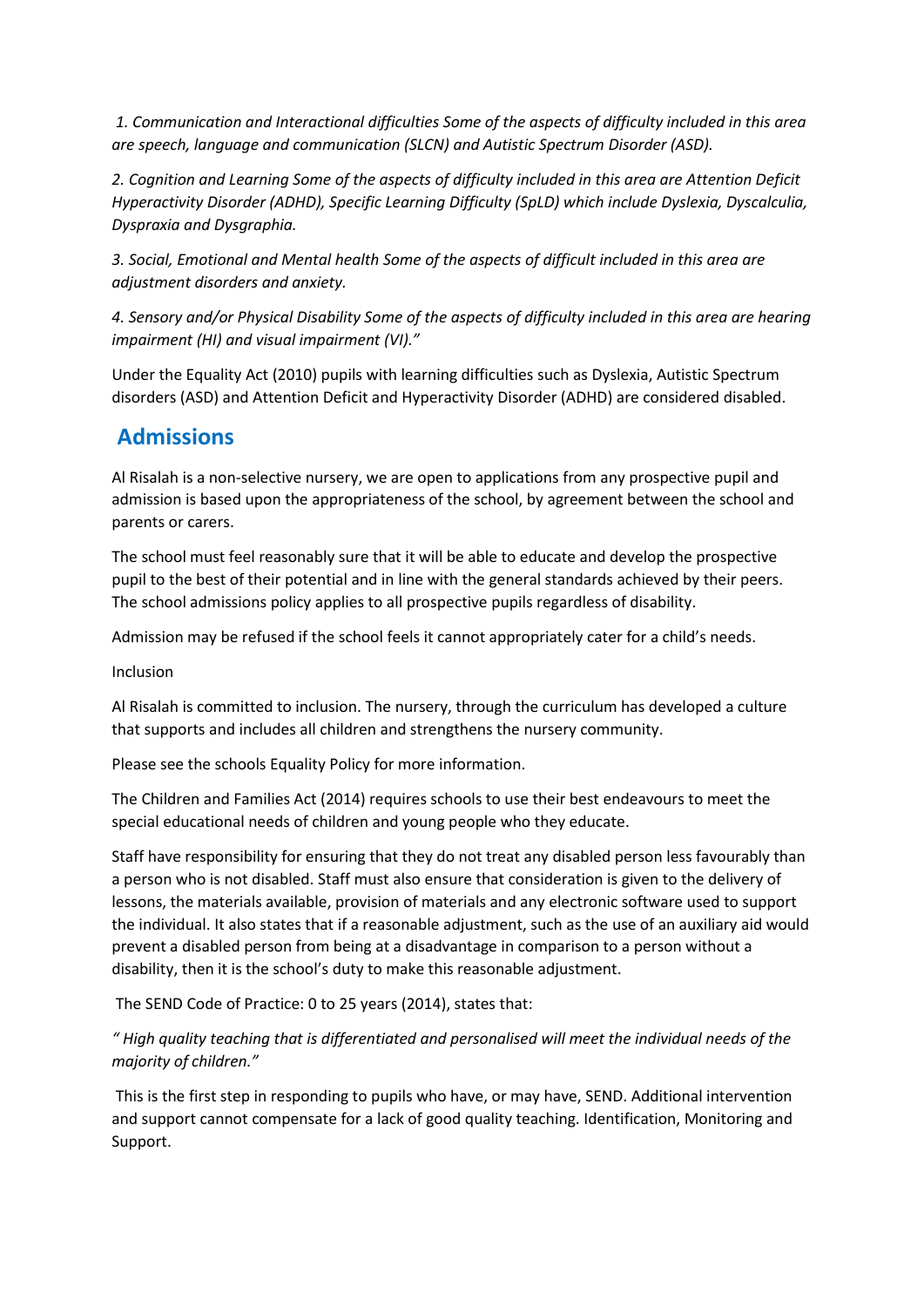At Al Risalah it is the role of all teachers to be vigilant for children who display signs of SEND and take the appropriate action.

It is important that children's needs are identified, and support is put in place as soon as possible.

All teachers participate in ongoing training as part of INSET days and staff meetings on identifying and supporting children with SEND.

All children at Al Risalah are assessed regularly. This is through constant observations across all seven areas of learning.

If a child appears to be having difficulty with their learning the class teacher will discuss their concerns with the child's parents and start supporting the child using strategies based on the 'graduated response' described in the SEND Code of Practice: 0 to 25 years (2014).

## **The Graduated Response**

## Initial Concern

If a teacher is concerned by a child's level of attainment or behaviour, they should report to the manager at the earliest opportunity . This is a formal discussion to record the child's areas of strength and/or needs and to record any additional provision put in place to support the child at this early stage.

The teacher should discuss any concerns with the manager and broach these with parents sensitively. This Team around the Child (TAC) meeting should be recorded in the relevant form, which should enable the teacher to monitor the child's progress and evaluate the impact of any provision put in place.

3. All teachers need to understand that they are responsible and accountable for the progress and development of the pupils in their key group, including where pupils access support from other teaching or specialist staff.

If concerns are raised by a child's parents, the key worker should be their first port of call. The key worker will then discuss their concerns with the manager and decide whether the above action is necessary.

The manager will keep an up to date record of all children for which a concern has been raised, which will be available to all staff. In lessons the teacher will focus on this child's needs and differentiate their lessons appropriately.

If necessary, they may start an intervention programme, provide additional support and/or set targets. The teacher, with support from the manager, will start to gather evidence in the form of observations and/or assessment data.

The child's progress will be reviewed at least three times a year. If the child's needs are being met and it is deemed that extra help is not necessary, the child's possibility of SEND will not be pursued, and the child will be continually monitored in the same way as the rest of the class.

# **School Support**

Once a potential special educational need is identified, the school should take action to remove barriers to learning and put effective special educational provision in place.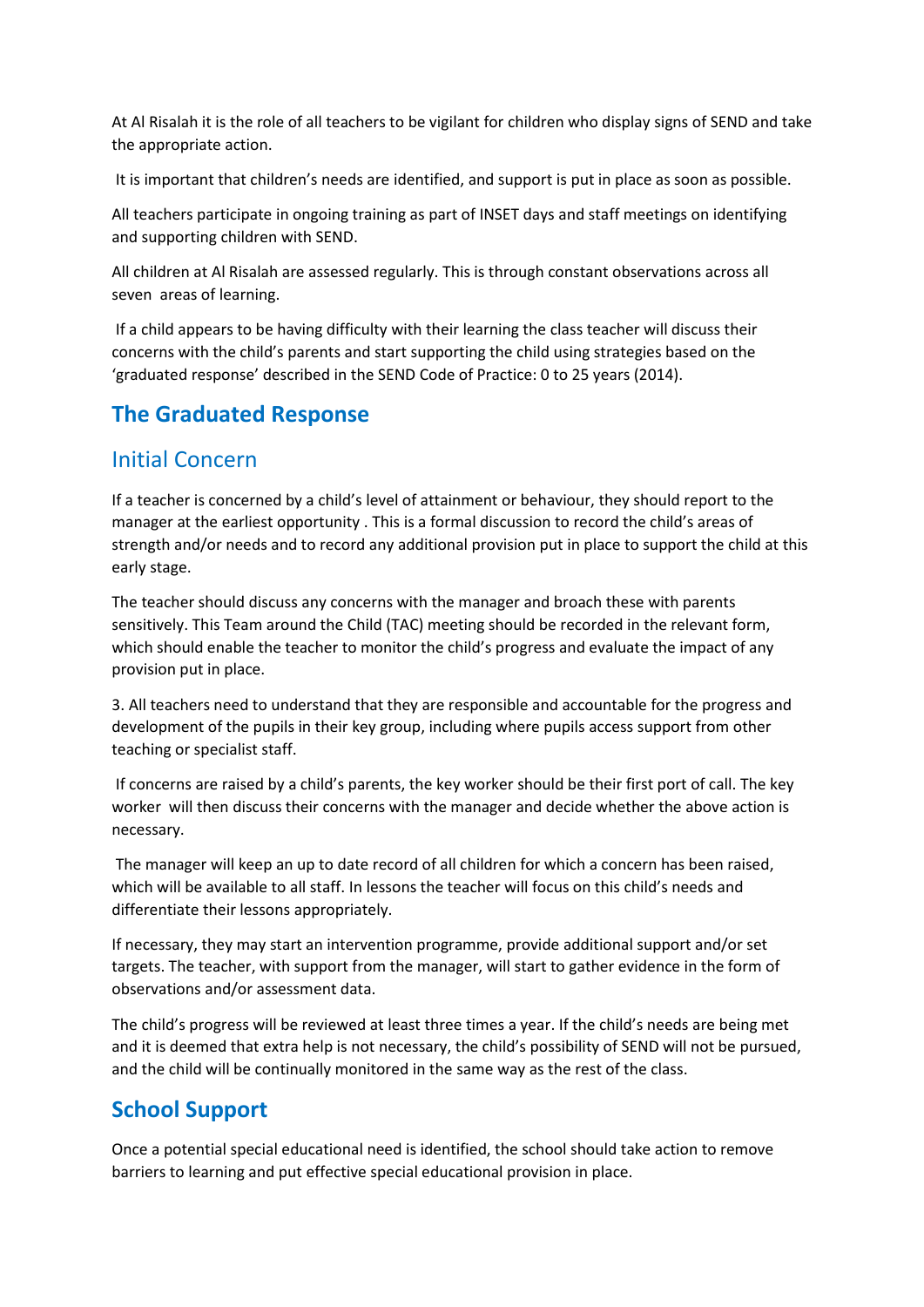This is SEND support which should take the form of a four-part cycle, this is known as the 'graduated approach':

#### **1. Assess**

The child's needs must be assessed so they can get the right support. This process should involve parents, teachers, the SEND Leader and potentially expects such as an educational psychologist or health professional.

In some cases, the manager, with permission from the parents, will apply for additional funding (SENDIF) from the local authority. This will cover any costs incurred by the nursery in order to ensure that every child in light of their needs has an opportunity to access the EYFS equally ambitious outcomes. This may be in the form of, for example, resources or staffing.

#### **2. Plan**

The school, with input from parents, will agree on how they intend the child to benefit from the support that is put in place and an Individual Educational Plan (IEP) put in place.

#### **3. Do**

The school will put the support in place. This is likely to involve the child's teacher, the manager and any support staff or specialist teaching staff who will work with the child or be involved with tracking their progress.

#### **4. Review**

A date for reviewing the child's support should be agreed at the time of making the plan. The parents and class teacher will decide together whether the support is having the desired impact and what, if any, changes should be made.

Where a child continues to make little or no progress, despite support that is matched to the child's area of need, the school should consider involving specialists, including those from outside agencies such as educational psychologists, speech and language therapists and occupational therapists. Some children who have had an assessment by a specialist may require further support from them and are also to be supported at this stage by the school.

Some children may have a formal assessment from an educational psychologist, which indicates that they have a specific learning difficulty, such as dyslexia. If these children are working within expectations for their age, making good progress and are having their needs met they do not necessarily need to be on School Support and will be moved onto an Individual Education Plan (IEP).

They will be assessed and supported by their teachers in the same way as the majority of the class and will be closely monitored by the manager, the key worker, with the support of any specialist teachers will work together to create an Individual Education Plan (IEP) for the child.

Each IEP will target the child's specific needs. It will comprise of no more than three targets, which are used to monitor and assess the child's progress. The key worker is responsible for ensuring that the IEPs are completed and shared with parents. Parents are asked to sign the bottom of their child's IEP to show that the school has informed them about their concerns.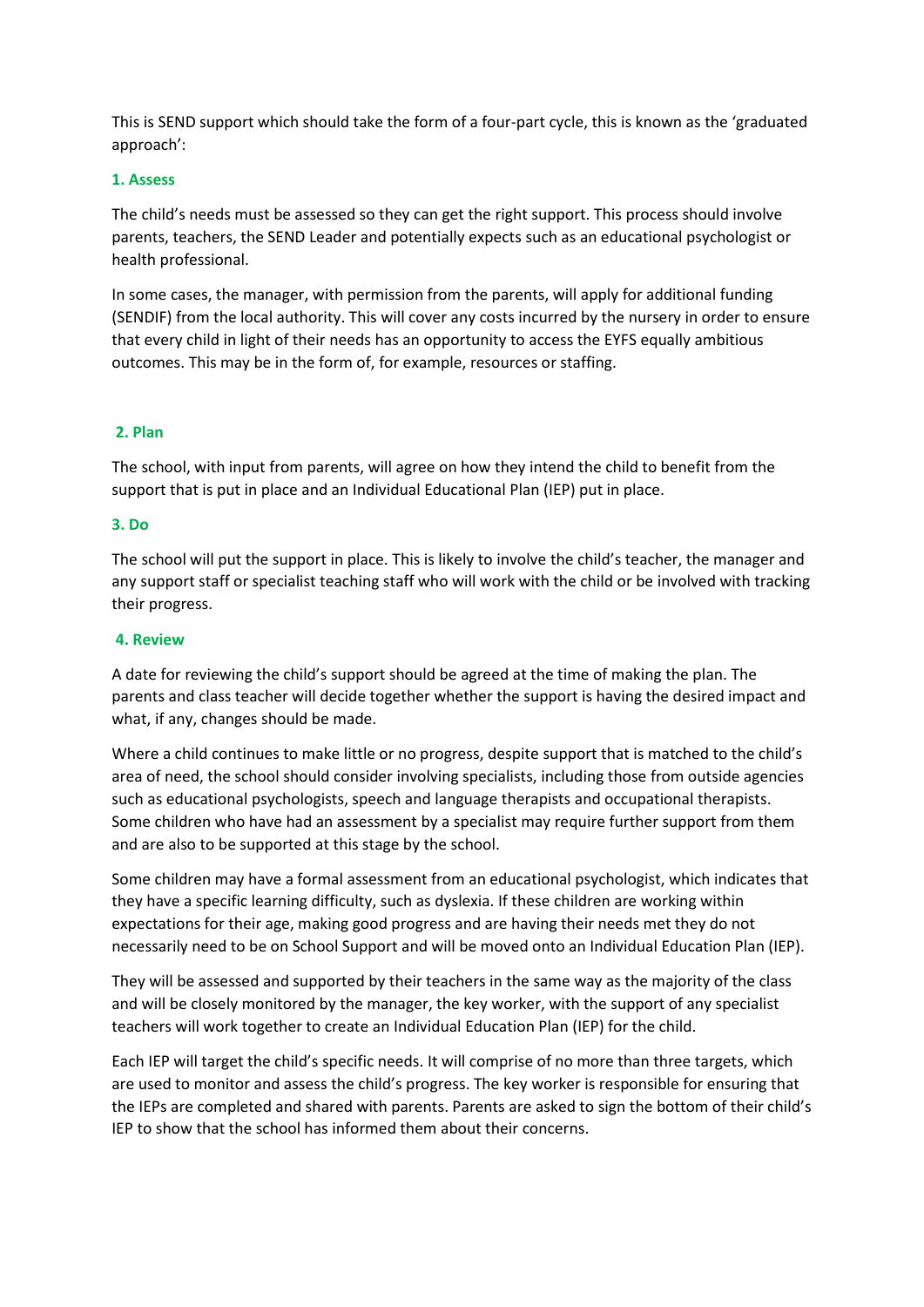IEPs will be reviewed and updated on a termly basis. During this time the needs of the child are met by the teachers through differentiation, continuing with any support or intervention programmes, and providing additional support where possible.

## **Education, Health and Care Plans**

The small minority of children who demonstrate significant cause for concern; for whom the strategies and programmes implemented have been continued for a reasonable amount of time without success, and where alternative strategies have been tried, may be considered as meeting the criteria for an Education, Health and Care Assessment (EHCA).

EHCA will only be used for children and young people with significant needs, whereas the vast majority of children with SEND will not need an EHCA. The class teacher and manager will work together to complete the application honestly, with the support of the child's parents or carers.

They will need to have had a private educational or clinical psychologist's report first. If the application is accepted by the Local Education Authority, they will carry out their own single full multi-disciplinary assessment.

## **Formal Assessments**

If a teacher feels there is significant concern, or if intervention strategies do not impact on a child's attainment, then the teacher will seek the advice of the manager and they may recommend that parents have an assessment of their child undertaken with an educational or clinical psychologist.

Al Risalah is well equipped and experienced at supporting children with ASD and some other SEND. The teachers recognise that all children are individuals and learn in a variety of ways and that there is not a 'one size fits all' approach to supporting children with SEND.

Teachers, with the support of the manager are responsible for the curriculum taught, types of classroom activities, classroom organisation, resources and auxiliary aids needed. Every member of staff must maintain high expectations and is directly responsible for meeting the needs of pupils with SEND.

Some children will need support and intervention for a short time and others will need support throughout their whole school life. As a setting we communicate well by sharing IEP's and summaries of educational psychologist's and clinical psychologist's reports and regularly hold staff meetings, to ensure that all teachers involved in a child's learning are aware of any additional needs they may have.

A small minority of children have arrived at Al Risalah and have needed additional adult support. If a child's class teacher and the SEND Leader believe that a child needs extra support in class then additional funding from the local authority will be applied for.

The manager would support parents in applying for an EHCA or any additional funding that may be available to help them cover this cost. The teachers have a duty of care to the children they teach and will have honest discussions with parents if they feel that Al Risalah is not able to meet the needs of their child.

Strategies for supporting children with SEND At Al Risalah it is our intention to support all children with SEND through: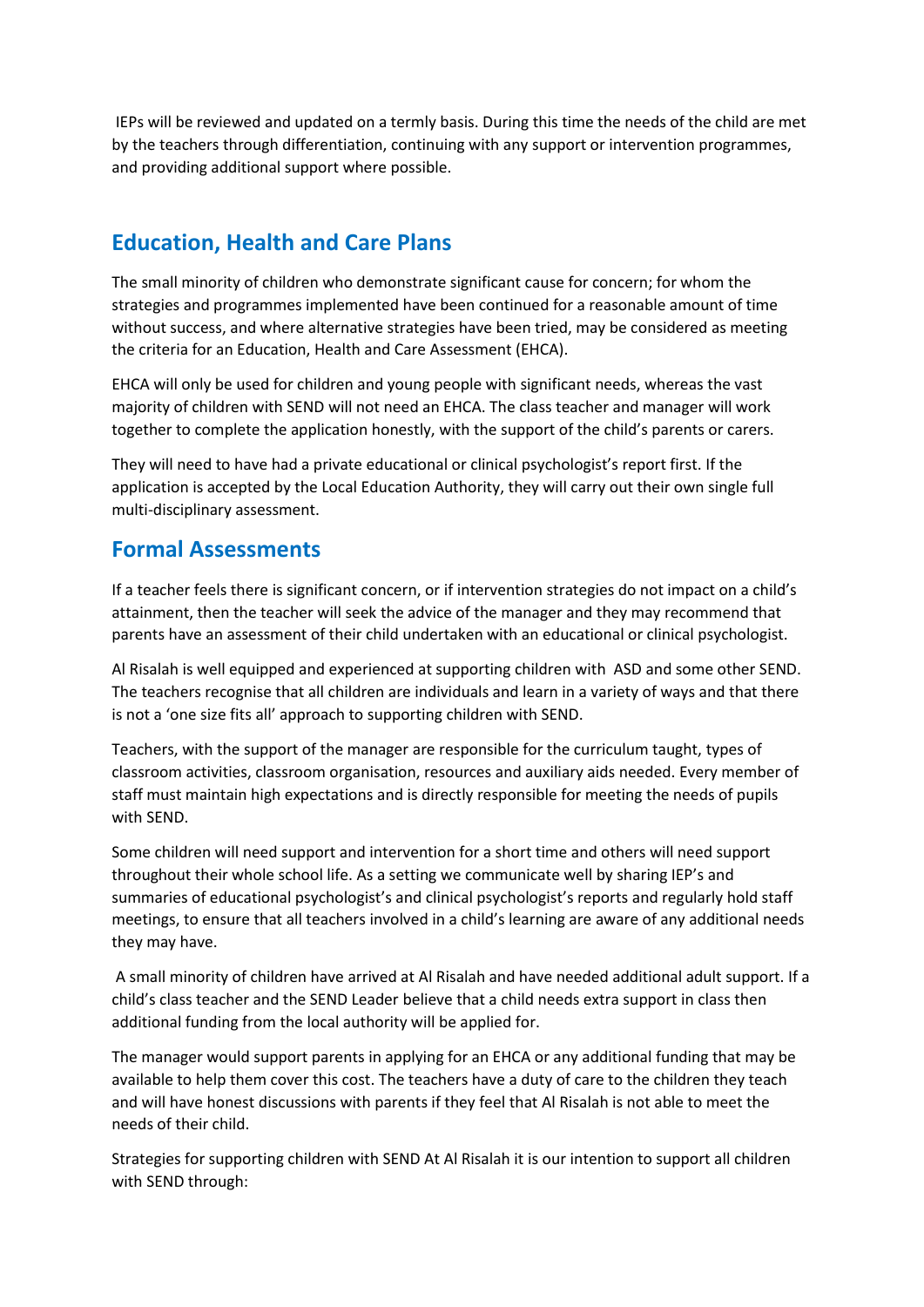• Differentiation i.e. If a child has difficulties with writing, we should minimise the effect on this on other curriculum subjects.

- Additional adult support where possible in the classroom and outdoors
- Teaching assistant led support programmes i.e. Social skills intervention

• Additional sessions with a specialist teacher i.e. Speech and language therapists, occupational therapists, if required.

### **Differentiation**

Teachers differentiate their activities to meet the needs of the children in their class. Teachers have the freedom to group their children and organise their class to deliver the curriculum, using their professional knowledge in the way they feel will best meet the needs of all the children.

In some lessons children are grouped according to ability, whereas in other lessons mixed ability or grouping by social skills is more appropriate.

#### Additional Adult Support

The Manager and senior leadership team work together to allocate additional adult support considering the needs of each cohort.

Teaching assistants work alongside children in the classroom and may run small group support programmes to help raise the attainment of children.

Children without SEND may also be involved in small group sessions in order to boost areas of concern, if appropriate.

The manager, teacher and teaching assistants may also take small groups to support children with SEND, and those without SEND, who are not meeting their potential to ensure additional support for children.

### **Role of the SEND Leader**

The SEND Leader is the person responsible for:

- Creating, implementing and monitoring the school's SEND policy
- Liaising with and advising fellow teachers
- Coordinating provision for SEND children
- Maintaining the school's SEND profile and overseeing records on all children with SEND
- Supporting class and teachers when liaising with parents
- Contributing to in-house training for staff
- Liaising with external agencies
- Tracking SEND children and analysing assessments conducted in class Partnership with parents

A fundamental principle in the Code of Practice is that a good partnership with parents is essential when working with any children with SEND.